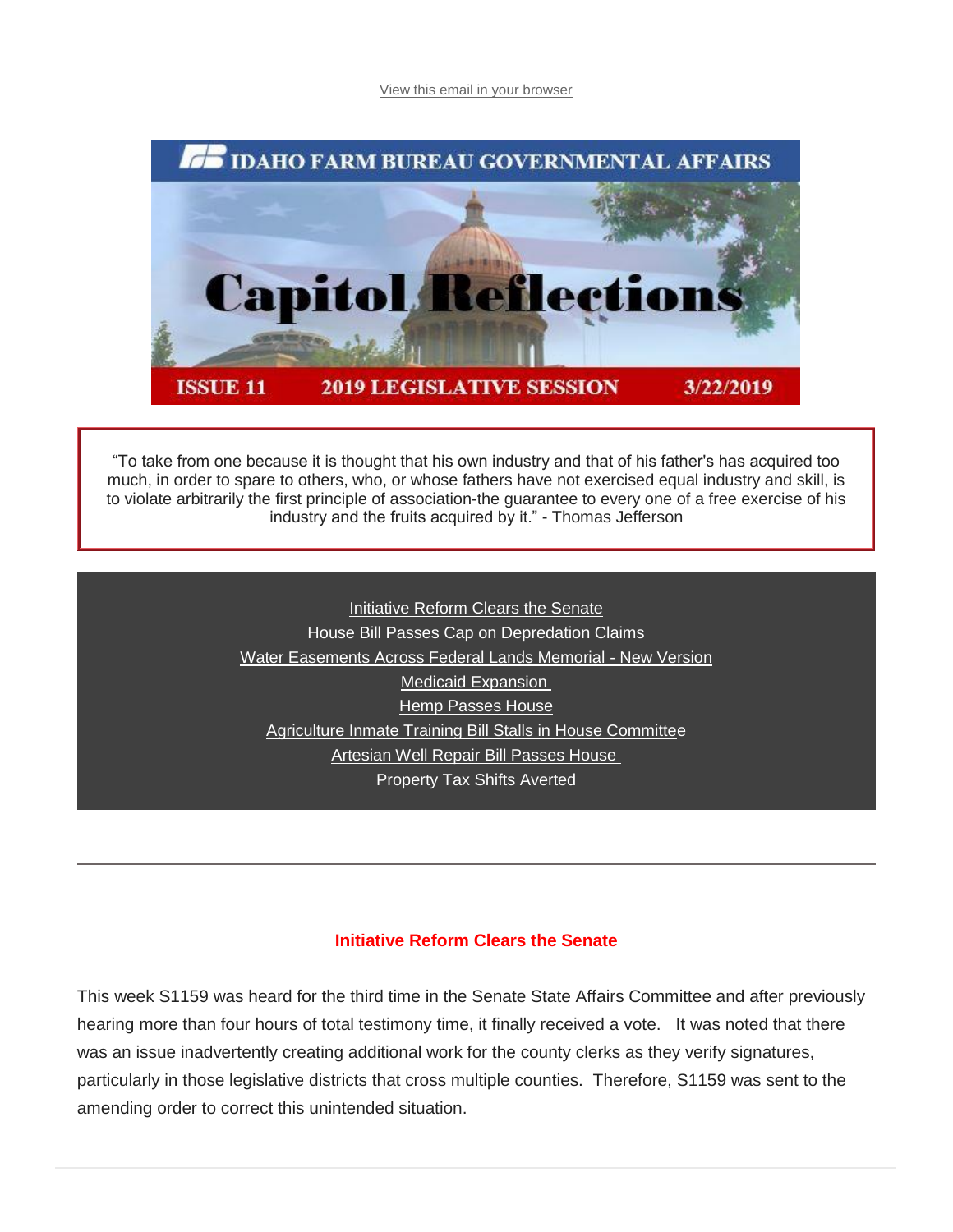On Thursday, the Senate successfully amended the bill, effectively reverting back to current law which allows petitions to be signed by all registered voters within a single county. The county clerk will then verify the signatures on all petitions received for that county.

Finally, on Friday, the entire Senate debated S1159. After a vigorous debate which lasted for nearly 2 hours, S1159 passed out of the Senate on a vote of 18-17. S1159 now heads to the House for a hearing.

S1159 strengthens the initiative process by ensuring there is broad support for an issue from across the state prior to the issue being placed on the ballot. This ensures there is support from both the urban and rural areas of the state, and that all citizens have input into the process.

Arizona is also currently working to strengthen its initiative process. They have had a requirement for signatures from 10% of their voters for a long time but have never had a geographic distribution requirement. Therefore, all signatures could be gathered in Phoenix. The Arizona Legislature is now considering a bill requiring signatures from 10% of the voters in every one of their 30 legislative districts. S1159 is not radical or unusual but is consistent with the requirements of many other states that allow initiatives. IFBF policy #138 supports strengthening the initiative process. **IFBF supports S1159 as amended.**

#### [BACK](https://mailchi.mp/idahofb.org/capitol-reflections-issue-11?e=a4ab29d1bd#Navigation)

#### **House Committee Passes Cap on Depredation Claims**

Senate Bill No. 1151, sponsored by Senator Bert Brackett (R-Rogerson), proposes capping all depredation claims for damage caused by deer, elk, moose, and antelope at 10% of the annual Expendable Big Game Depredation Trust Account (EBGTA) appropriation. The EBGTA appropriation for 2019 was \$1.1 million, so the cap for this year's claims would be \$110,000.

After passing the Senate by a vote of 33-0, SB1151 was assigned to the House Resources and Conservation Committee chaired by Representative Marc Gibbs (R-Grace). The Committee heard testimony from Senator Brackett and Sharon Kiefer of Idaho Fish and Game (IDFG). Ms. Kiefer testified about the \$1 million claim IDFG received this year for damage to an organic potato crop. She explained that although IDFG has received authorization to pay all claims in full this year, if claims like this become more common it could deplete the depredation fund and cause all claims to be severely prorated. After Ms. Kiefer's testimony, the committee passed SB1151 on to the House floor with a "do pass" recommendation.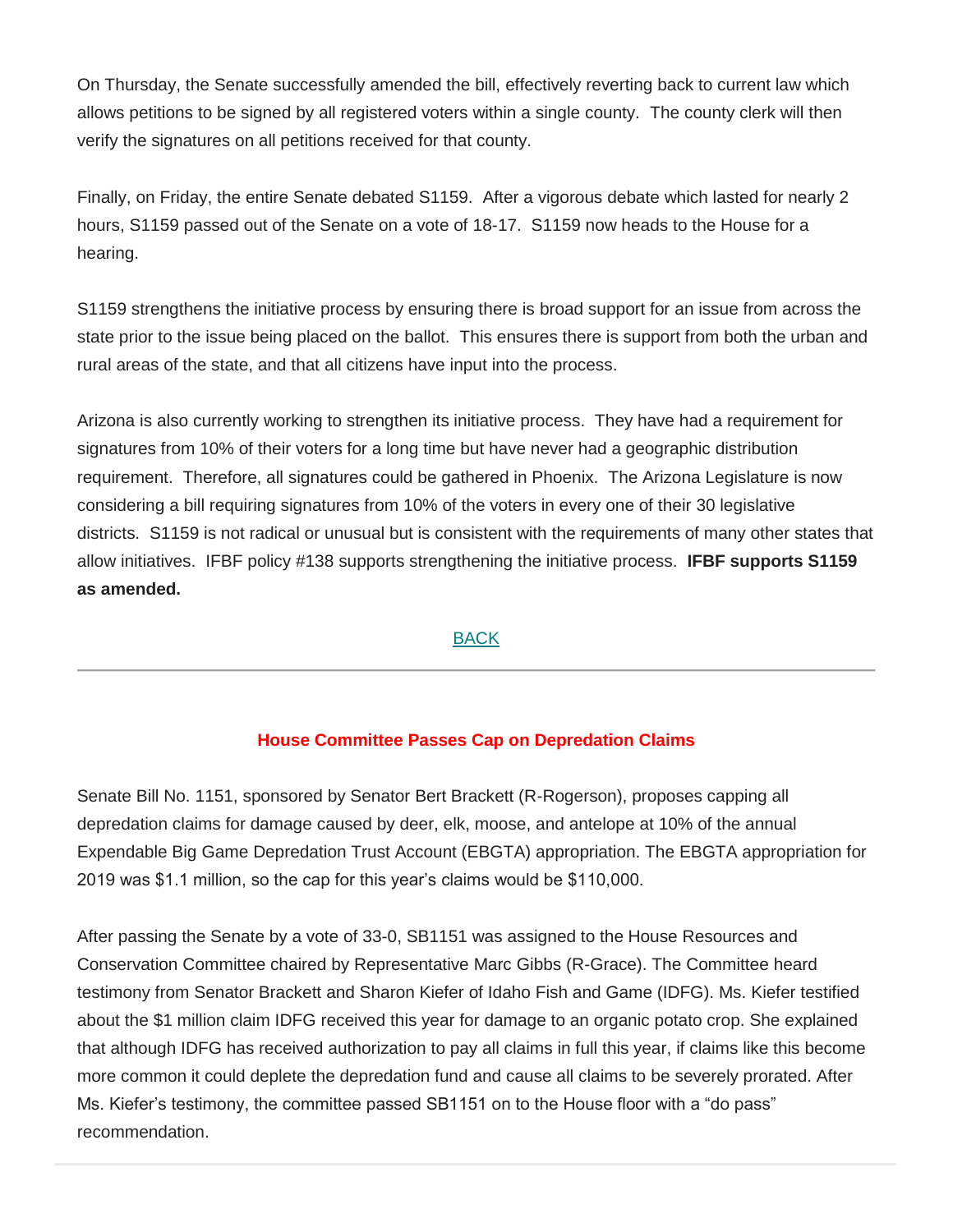#### **Water Easements Across Federal Lands Memorial - New Version**

This week the House Resource and Conservation Committee voted on a new version of the Senate Joint Memorial concerning water infrastructure easements that cross federal lands. Similar to SJM101, the new memorial requests the President, the Department of Interior, the Department of Agriculture (USDA), and the Forest Service to respect and acknowledge Idaho's sovereignty over its water rights and its rights-ofway/easements for the use of these rights. The memorial also urges the removal of bureaucratic hurdles and roadblocks that interfere with the water users' use of their water rights.

The new version of the memorial is SJM106. IFBF Policy #41 supports the state's sovereignty and control of its water resources, and opposes any infringement on this right. **IFBF supports SJM101.**

*For more details on what the memorial contains, please refer to the Capitol Reflections issue dated March 8, 2019 by [clicking here.](https://www.idahofb.org/capitol-reflections)*

#### [BACK](https://mailchi.mp/idahofb.org/capitol-reflections-issue-11?e=a4ab29d1bd#Navigation)

#### **Medicaid Expansion**

This week two competing bills were heard regarding Medicaid expansion. H277 was heard in the House Health & Welfare Committee, which sent it to the House floor without recommendation, while S1204 was heard in the Senate Health & Welfare Committee and was sent to the Senate floor with a do pass recommendation. There are a few similarities between the bills, but also some stark differences.

Both H277 and S1204 include identical language to address mental health issues. Both seek a waiver from the federal government to allow Idahoan's who are eligible for Medicaid and have been diagnosed with mental illness to be treated in existing Idaho mental health facilities.

H277 and S1204 each recognize the federal 90% matching rate for Medicaid expansion may change in the future, but they address it differently. H277 states that if the federal matching rate is reduced, the expansion is automatically repealed as of the end of March following the federal action. S1204, on the other hand, says only that the Senate and House Health & Welfare committees will review the effects of the reduction and make a recommendation to the Legislature.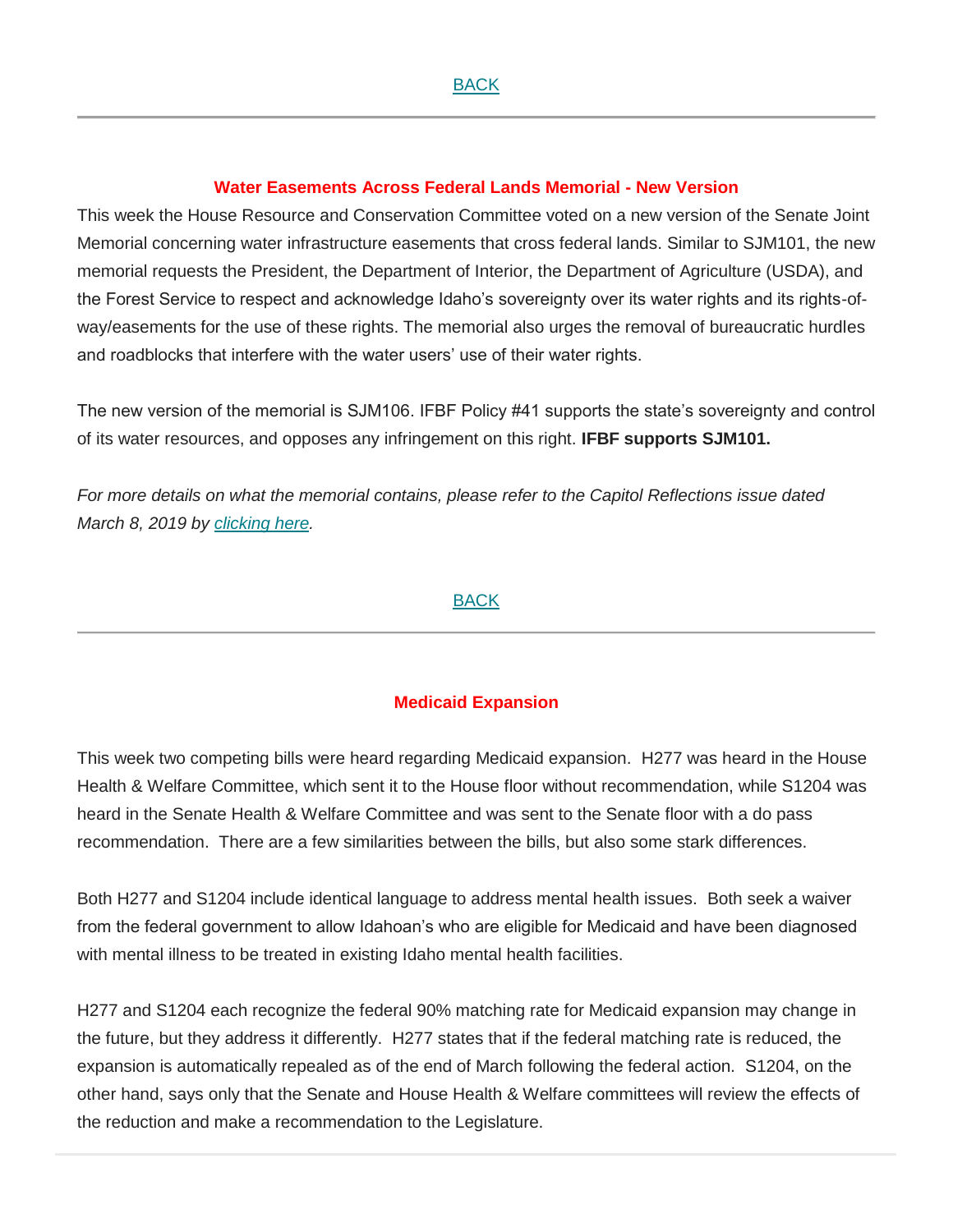H277 states the expansion will be declared "null, void and of no force and effect" if the courts find the expansion unconstitutional. S1204 only states that if the U.S. Supreme Court declares the expansion unconstitutional, the Legislature "may" declare the expansion null, void and of no force and effect.

H277 puts a modest work requirement in place for all able-bodied adults who receive Medicaid coverage under the expansion. Those people who are between 19 to 59 years of age and who are not providing care for minors or disabled family members, must work, volunteer or participate in job training a minimum of 20 hours per week to maintain their eligibility. S1204 simply advises participants that employment and job training programs are available if they want to participate.

Finally, H277 ensures all eligible people who earn between 100% and 138% of the federal poverty level (FPL) will continue to be able to obtain subsidized coverage on the state health exchange at a cost of between \$17 and \$135 per month, depending on coverage desires, while S1204 makes all people who earn below 138% of FPL eligible for expanded Medicaid coverage.

Neither bill includes other common sideboards that have been enacted successfully in other states including: an annual enrollment period, modest monthly premiums and co-pays for services, drug testing or lifetime time limits for eligibility. All of these items are designed to encourage and assist recipients to become fully self-reliant, so they no longer need the assistance of Medicaid and can transition successfully to the private market.

The House passed H277 on Thursday with a vote of 45-25. It will now move to the Senate for a full hearing in the Senate Health & Welfare Committee next week. The Senate will vote on S1204 early next week. IFBF policy #153 supports significant sideboards on any Medicaid expansion.

### [BACK](https://mailchi.mp/idahofb.org/capitol-reflections-issue-11?e=a4ab29d1bd#Navigation)

#### **Hemp Passes House**

H122, the bill regarding industrial hemp, handily passed the House floor earlier this week with a final vote tally of 63 Ayes and 7 Nays. The bill was then sent to the Senate where it was referred to the State Affairs Committee. The bill will likely be heard early next week.

Idaho is the only western state where hemp is still considered a controlled substance and where farmers are prohibited to grow the crop. Regardless of the outcome of H122, Idaho will need to confront the issue of distinguishing the difference between industrial hemp and marijuana. The 2018 Farm Bill removed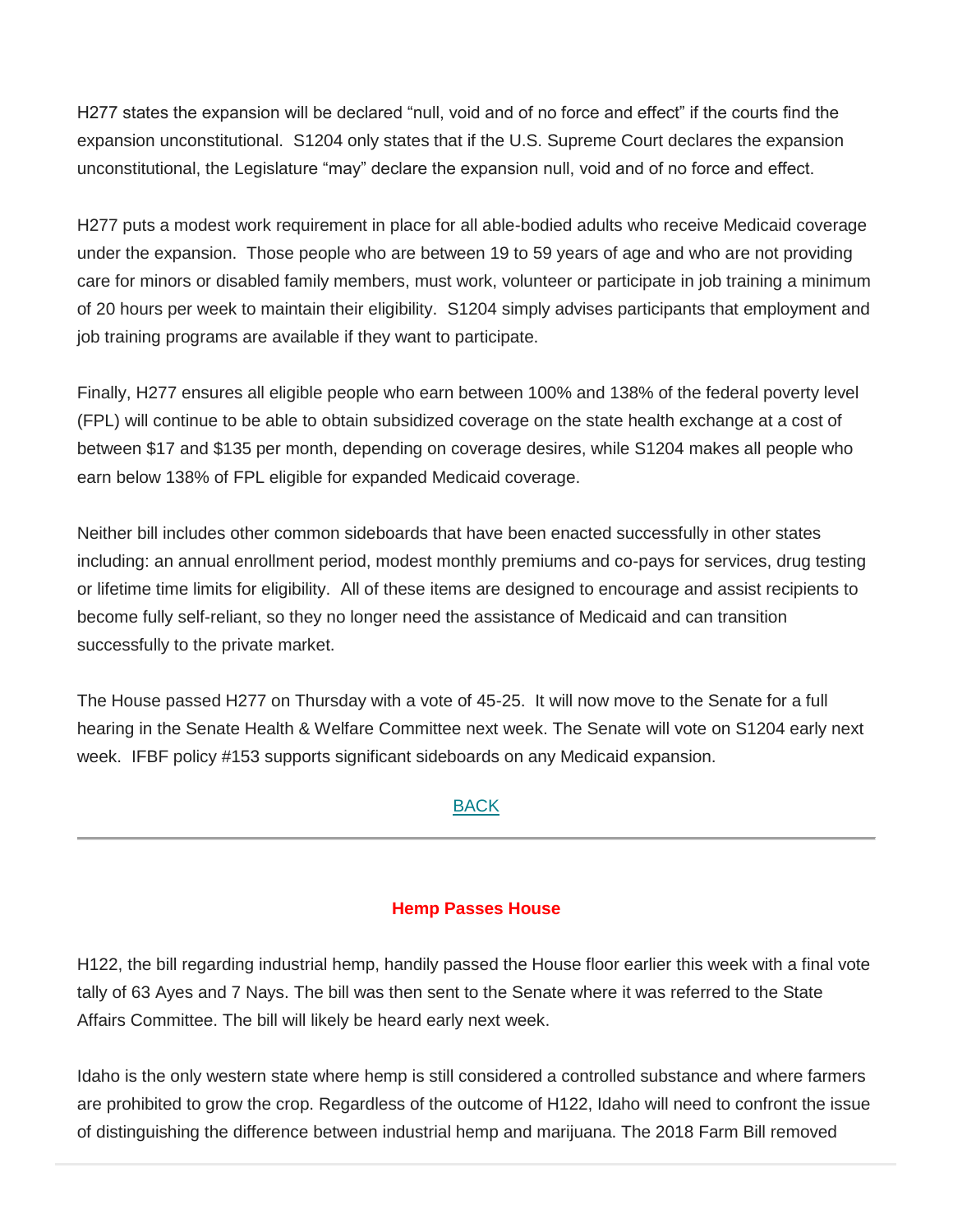hemp from the Federal Schedule I/Controlled Substances List and USDA is currently developing rules to oversee its development, production, processing, and transportation. Idaho will not be able to impede interstate commerce of this product and would be better served by a state developed plan to oversee the commodity.

A couple key aspects of H122 would allow the state's institutions of higher education to research hemp as a potential crop for Idaho producers, and the direction to the Idaho State Department of Agriculture to develop a state hemp plan. Farmers understand better than most people the inherent economic risks associated with any crop and commodity, especially ones that are new and emerging. It is important to have our research institutions studying this product to offer Idahoans a better understanding of hemp's potential in the state. The state would also be better served by its own department of agriculture developing an Idaho specific plan, rather than a more general federally developed plan.

Farm Bureau has both state and national policy supporting the legalization of industrial grade hemp, containing 0.3% THC or less, for agricultural production. Farm Bureau opposes the legalization of marijuana. H122 moves to conform to the 2018 Farm Bill and allows farmers to grow and research hemp in the state of Idaho. It also removes hemp from the state's Schedule I/Controlled Substance List. **IFBF Supports H122.** 

### [BACK](https://mailchi.mp/idahofb.org/capitol-reflections-issue-11?e=a4ab29d1bd#Navigation)

# **Agricultural Inmate Training Bill Stalls in House Committee**

Senator Patti Anne Lodge (R-Huston) sponsored Senate Bill No. 1045 which would allow inmates to receive real-world work training in the production, harvesting, and processing of all agricultural products rather than just "perishable agricultural food products," as the statute currently allows.

SB1045 passed the Senate Judiciary and Rules Committee without opposition, and passed the Senate floor with a unanimous vote. On February 21, 2019, SB1045 was assigned to the House Judiciary and Rules Committee chaired by Representative Thomas Dayley (R-Boise) for hearing. As of the date of this publication, the bill has not been scheduled for hearing. With such little time left in the legislative session, the bill appears to have stalled in the House Judiciary and Rules Committee. **IFBF supports S1045.**

#### [BACK](https://mailchi.mp/idahofb.org/capitol-reflections-issue-11?e=a4ab29d1bd#Navigation)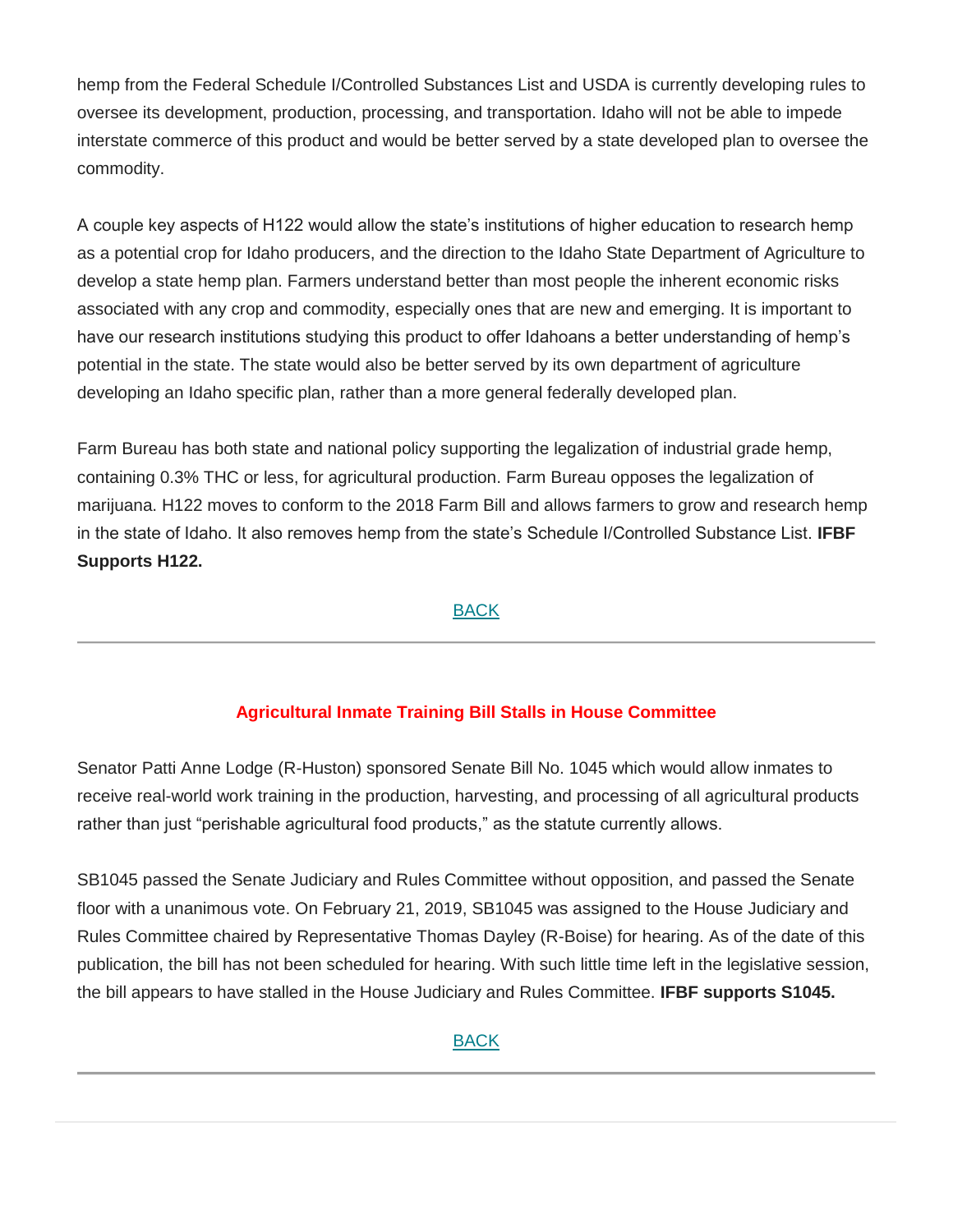#### **Artesian Well Repair Bill Passes House**

The House unanimously passed S1087, regarding the repair of flowing artesian wells and the retention of potential cost-share opportunities. The bill will now be sent to the Governor's desk for his consideration and signing.

Idaho Farm Bureau Policy supports current artesian well laws and the retention of cost-share option for those wells that are ordered repaired or plugged. **IFBF supports S1087.**

*A full description of the bill and its proposed amendments can be found in the Capitol Reflections issue dated March 8, 2018, by [clicking here.](https://www.idahofb.org/capitol-reflections)*

#### [BACK](https://mailchi.mp/idahofb.org/capitol-reflections-issue-11?e=a4ab29d1bd#Navigation)

## **Property Tax Shifts Averted**

On March 5, a bill was introduced by Rep John Vander Woude (R-Nampa) which would have consistently shifted property taxes from residential properties to agricultural and commercial properties every year.

H243 proposed to re-instate the annual inflation indexing onto the homeowner's exemption that Farm Bureau and others successfully worked to remove just three years ago. H243 would automatically increase the homeowner's exemption every year as median home prices rise in Idaho. While this may sound good to most homeowners, it is extremely bad for owners of all other types of property.

To understand why this is, we need to review how local taxing districts operate. They set their annual budget based upon their needs are constrained by statutory limits. Once the budget is set, the levy rates are then calculated by dividing the budget by the total taxable dollar amount of property in the district. They are guaranteed to receive the amount of taxes necessary for their approved budget.

Since increased exemptions for one class of property does not reduce the amount of money the local taxing districts receive, it only ensures the other classes of property will pay higher taxes than they otherwise would.

It is natural for homeowners to be upset when they see their property tax bills. However, shifting that burden to other classes of property does not address the root cause of the problem, which is too much spending by local taxing districts. Homeowners would be far better served by attending local budget hearings and demanding the taxing districts, including cities, counties and schools, spend less money. This will directly work to lower their property taxes, without unfairly punishing other property